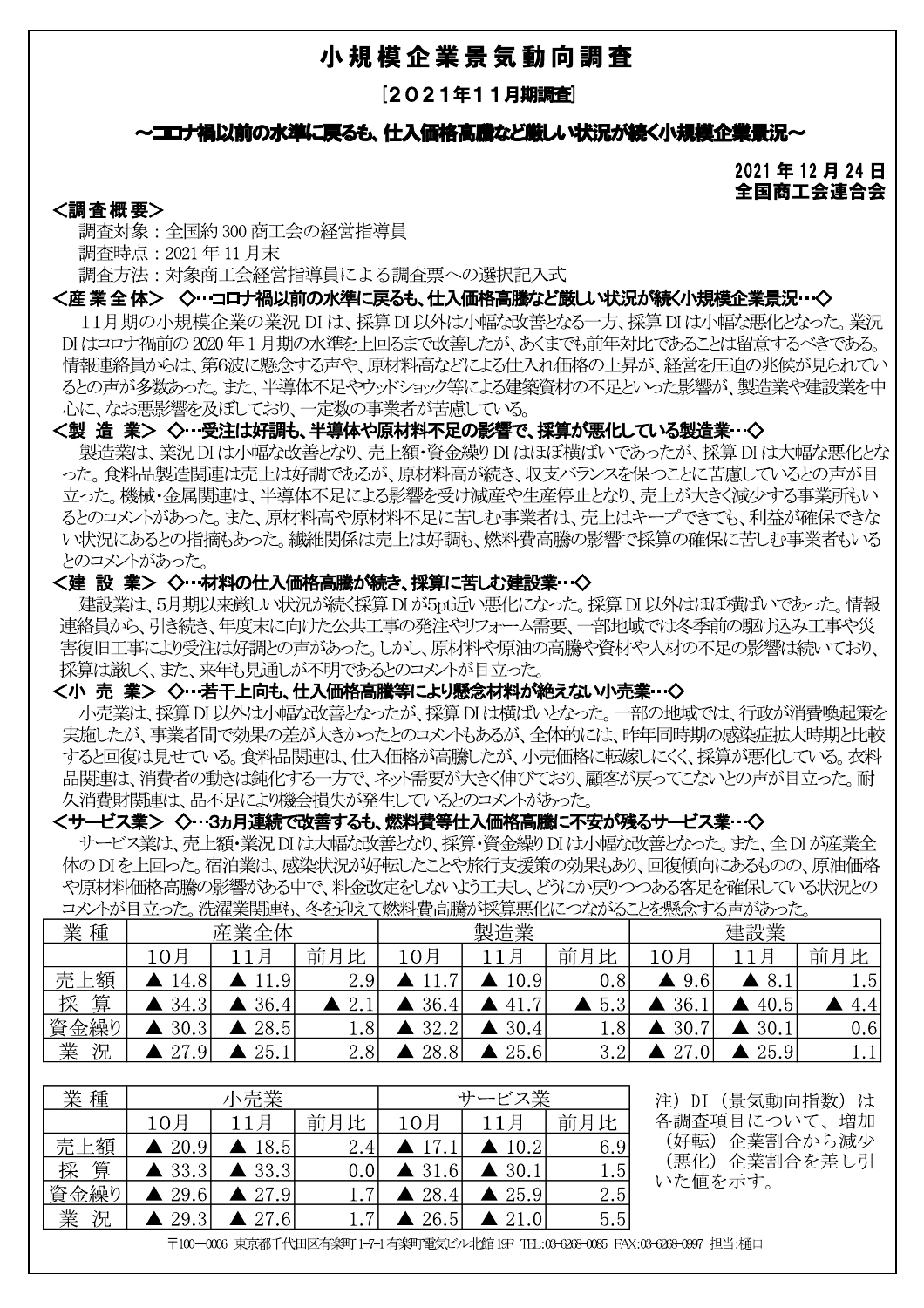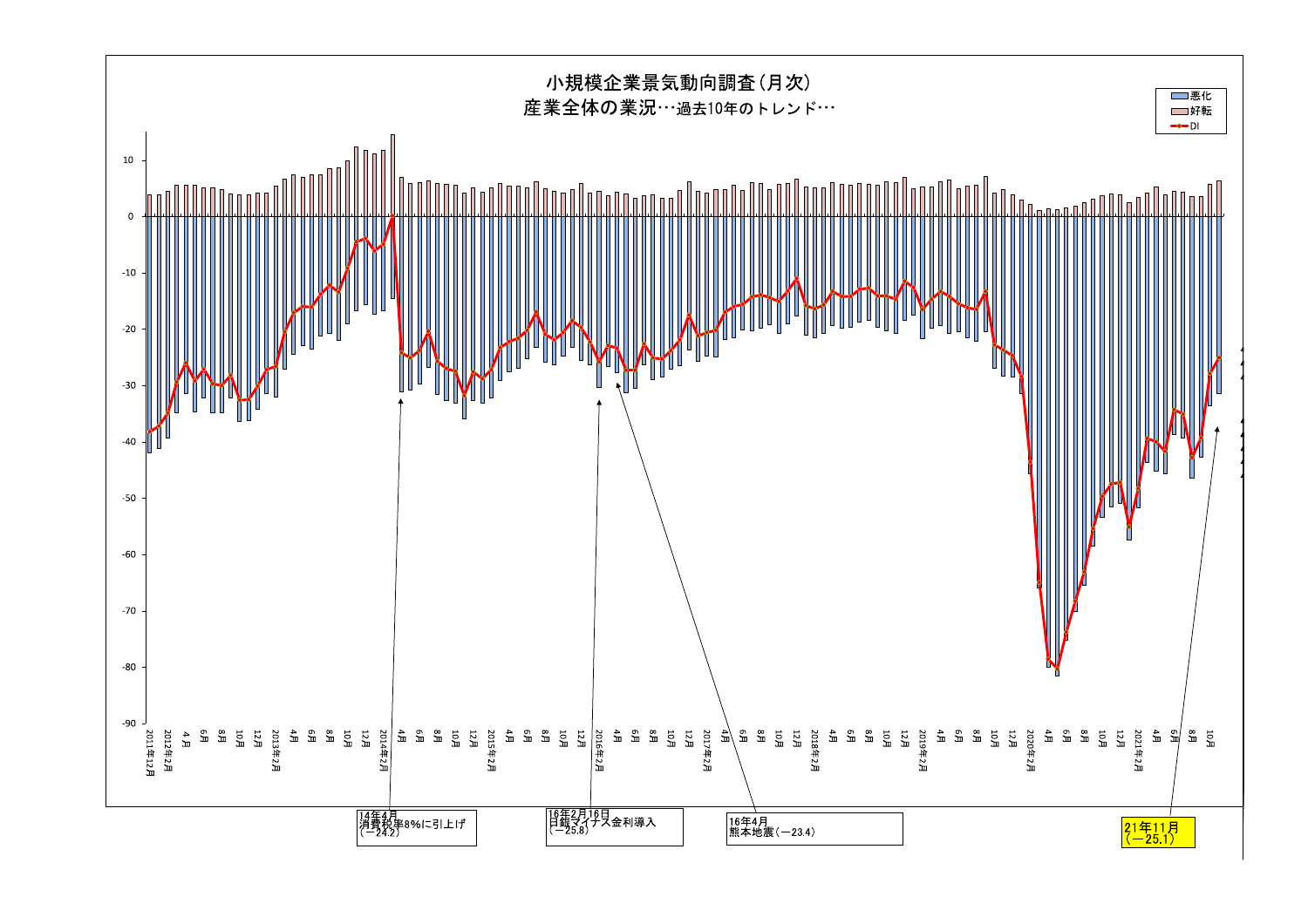### 小規模企業景気動向調査(2021年11月期)

産 業 全 体(前年同月比)

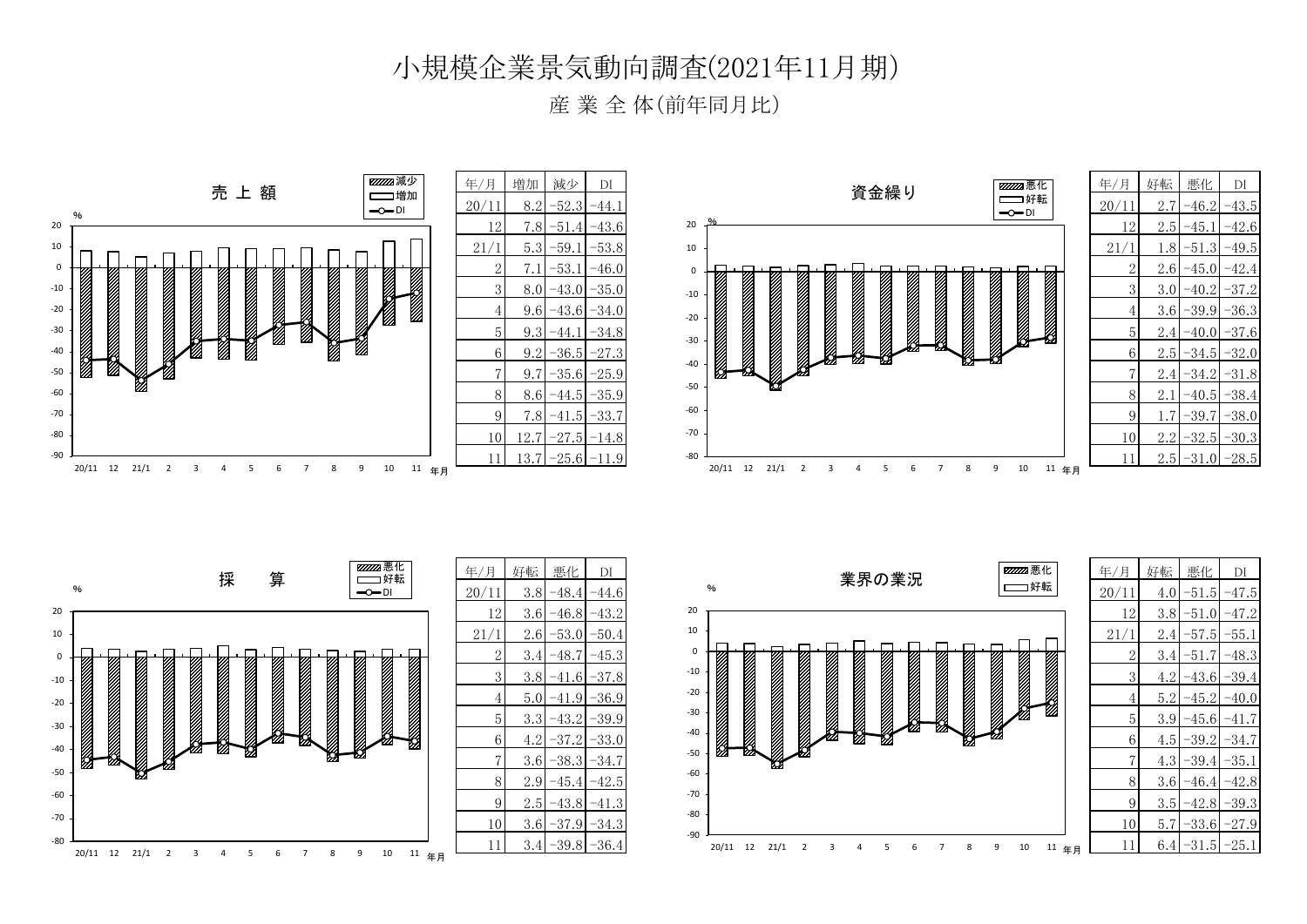製 造 業(前年同月比)





| 年/月            | 好転  | 悪化      | DI      |
|----------------|-----|---------|---------|
| 20/11          | 3.1 | $-55.3$ | $-52.2$ |
| 12             | 3.3 | $-49.8$ | $-46.5$ |
| 21/1           | 2.2 | $-58.4$ | $-56.2$ |
| 2              | 2.0 | $-53.6$ | $-51.6$ |
| 3              | 3.3 | -47.1   | $-43.8$ |
| $\overline{4}$ | 4.5 | $-47.6$ | $-43.1$ |
| 5              | 4.1 | $-45.0$ | $-40.9$ |
| 6              | 5.8 | $-37.8$ | $-32.0$ |
| 7              | 4.8 | $-38.5$ | -33.7   |
| 8              | 4.0 | -46.1   | -42.1   |
| 9              | 3.6 | $-46.6$ | $-43.0$ |
| 10             | 3.3 | -39.7   | -36.4   |
| 11             | 2.6 | $-44.3$ | $-41.7$ |



| 年/月            | 好転  | 悪化      | DI      |
|----------------|-----|---------|---------|
| 20/11          | 3.1 | $-59.3$ | $-56.2$ |
| 12             | 3.4 | $-54.7$ | $-51.3$ |
| 21/1           | 1.7 | $-63.9$ | $-62.2$ |
| $\overline{2}$ | 2.1 | $-59.4$ | $-57.3$ |
| 3              | 4.2 | $-48.0$ | $-43.8$ |
| $\overline{4}$ | 4.5 | $-50.8$ | -46.3   |
| 5              | 4.9 | $-47.6$ | -42.7   |
| 6              | 6.0 | $-38.8$ | $-32.8$ |
| 7              | 5.6 | $-38.2$ | $-32.6$ |
| 8              | 5.1 | -44.5   | $-39.4$ |
| 9              | 4.7 | $-43.1$ | $-38.4$ |
| 10             | 6.9 | $-35.7$ | $-28.8$ |
| 11             | 7.3 | $-32.9$ | $-25.6$ |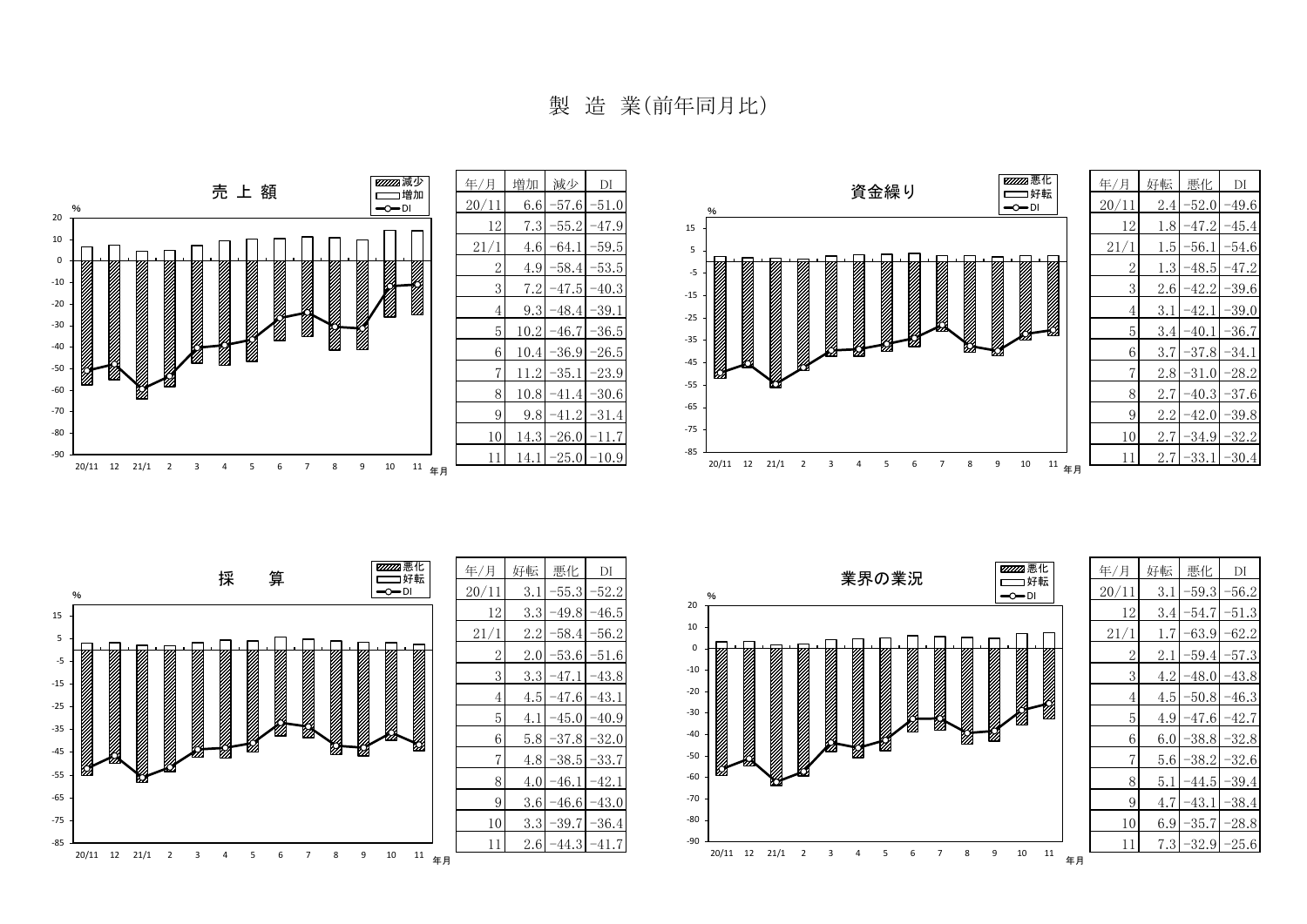製 造 業 【食料品】 (前年同月比)





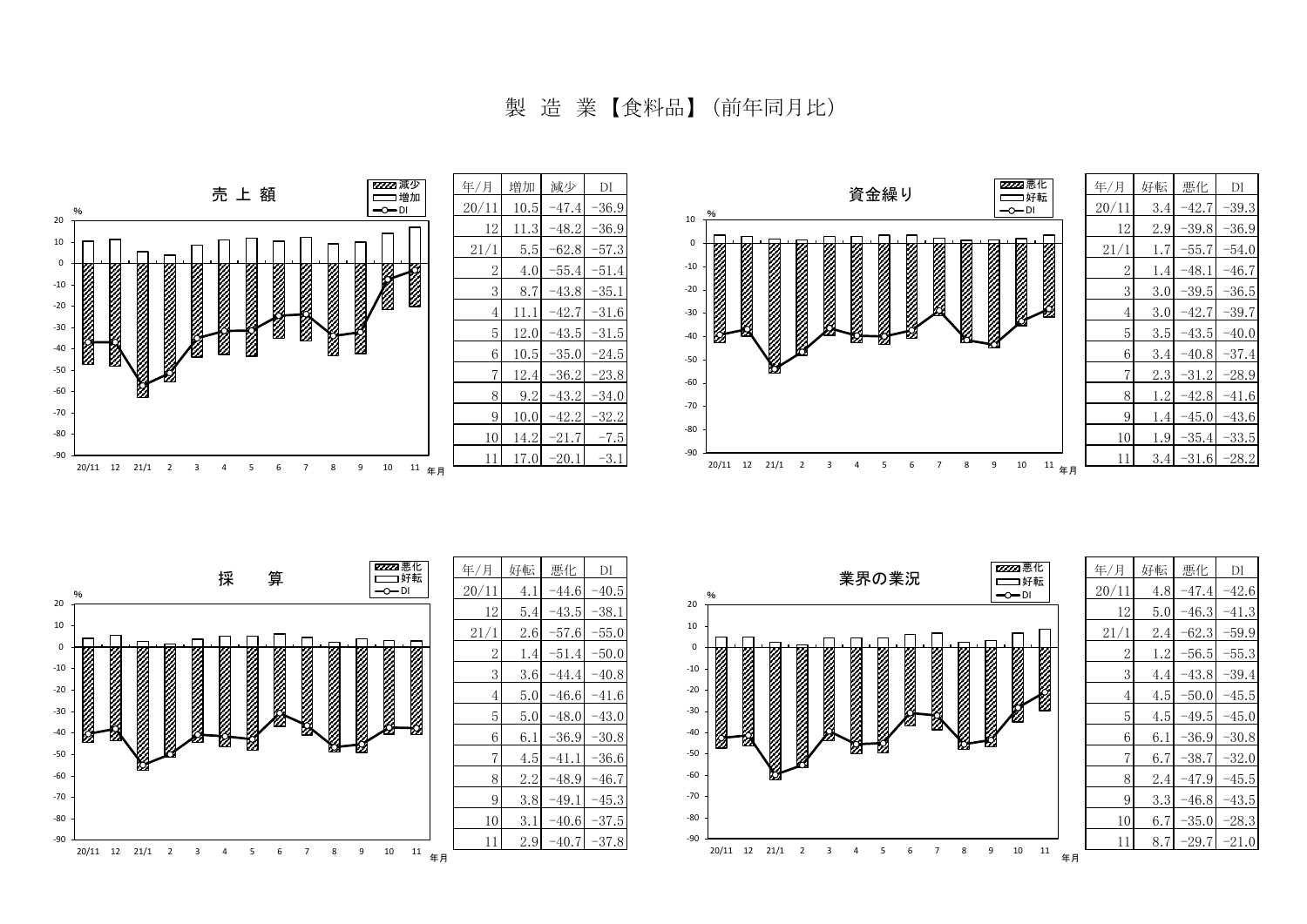製 造 業 【繊維】 (前年同月比)



20/11 12 21/1 2 3 4 5 6 7 8 9 10 11

年月

年月

20/11 12 21/1 2 3 4 5 6 7 8 9 10 11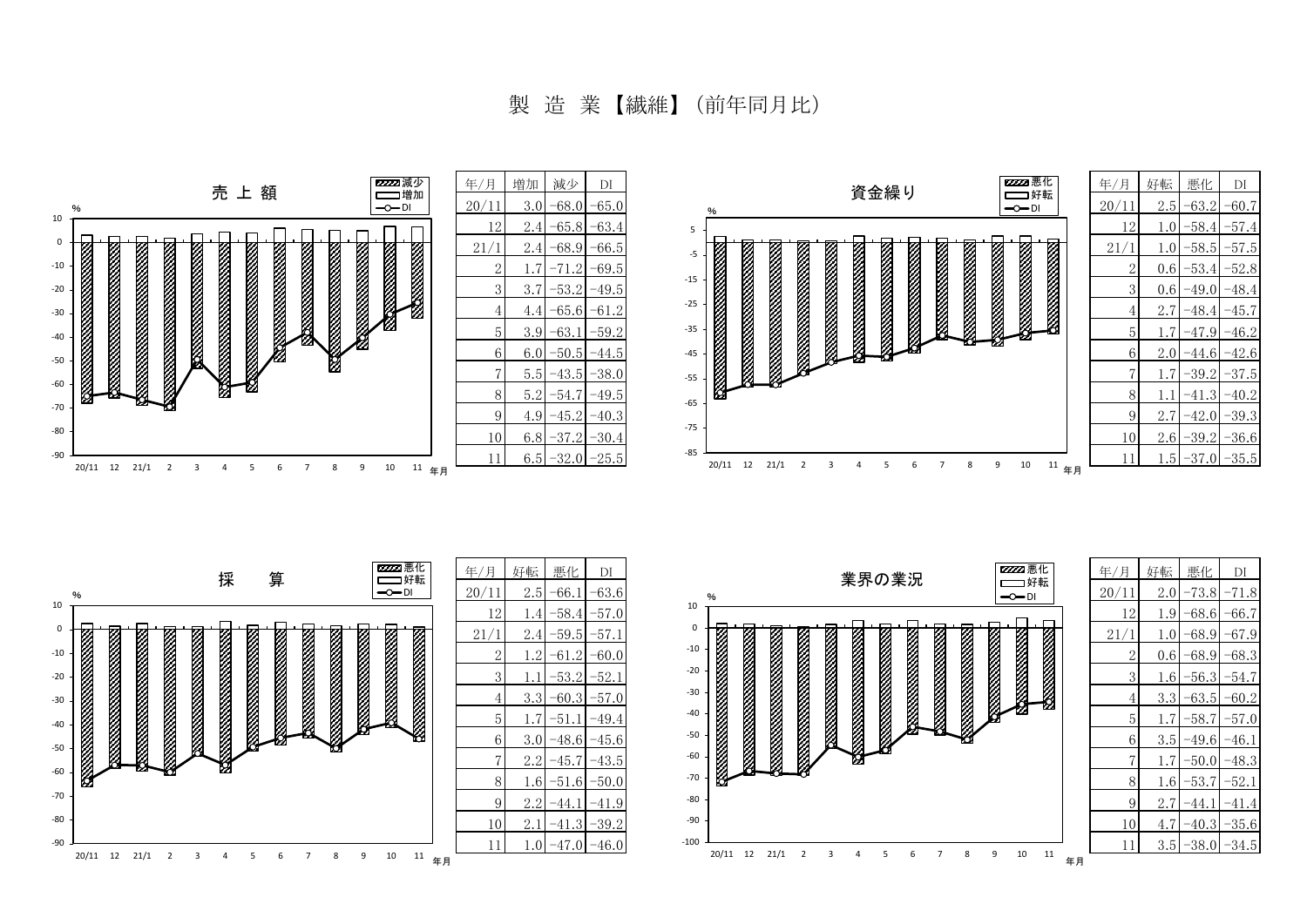製 造 業 【機械・金属】 (前年同月比)

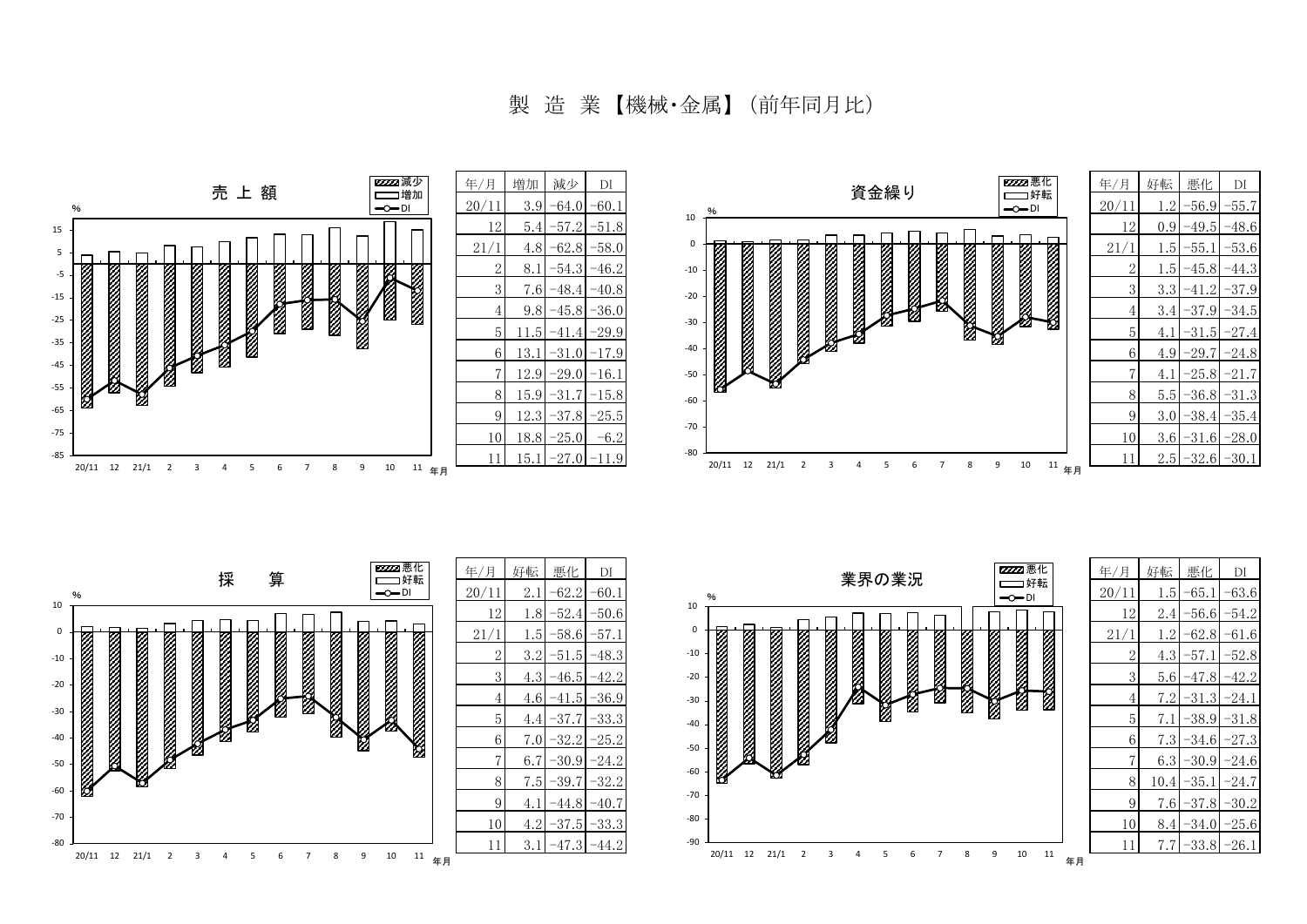建 設 業(前年同月比)





| 年/月            | 好転  | 悪化      | DI      |  |
|----------------|-----|---------|---------|--|
| 20/11          | 5.3 | -39.5   | $-34.2$ |  |
| 12             | 4.7 | $-30.9$ | -26.2   |  |
| 21/1           | 4.7 | $-34.4$ | $-29.7$ |  |
| $\overline{2}$ | 6.7 | -32.1   | $-25.4$ |  |
| 3              | 5.0 | $-29.0$ | $-24.0$ |  |
| 4              | 6.5 | $-28.6$ | -22.1   |  |
| 5              | 3.3 | $-38.1$ | -34.8   |  |
| 6              | 4.3 | $-40.0$ | -35.7   |  |
| 7              | 3.8 | $-43.4$ | -39.6   |  |
| 8              | 2.6 | $-42.7$ | $-40.1$ |  |
| 9              | 2.4 | $-41.7$ | -39.3   |  |
| 10             | 3.9 | $-40.0$ | $-36.1$ |  |
| 11             | 3.2 | $-43.7$ | $-40.5$ |  |

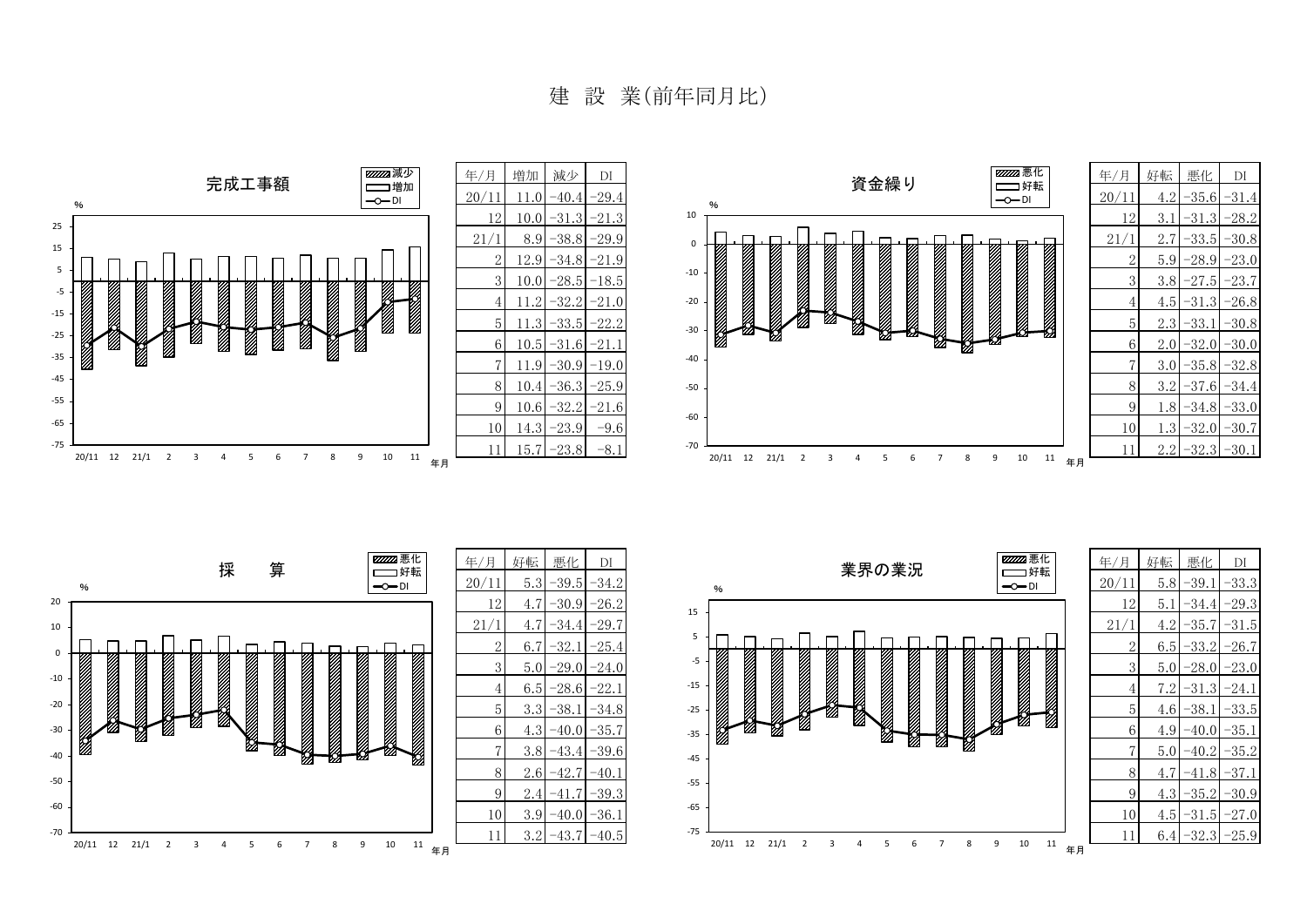小 売 業(前年同月比)

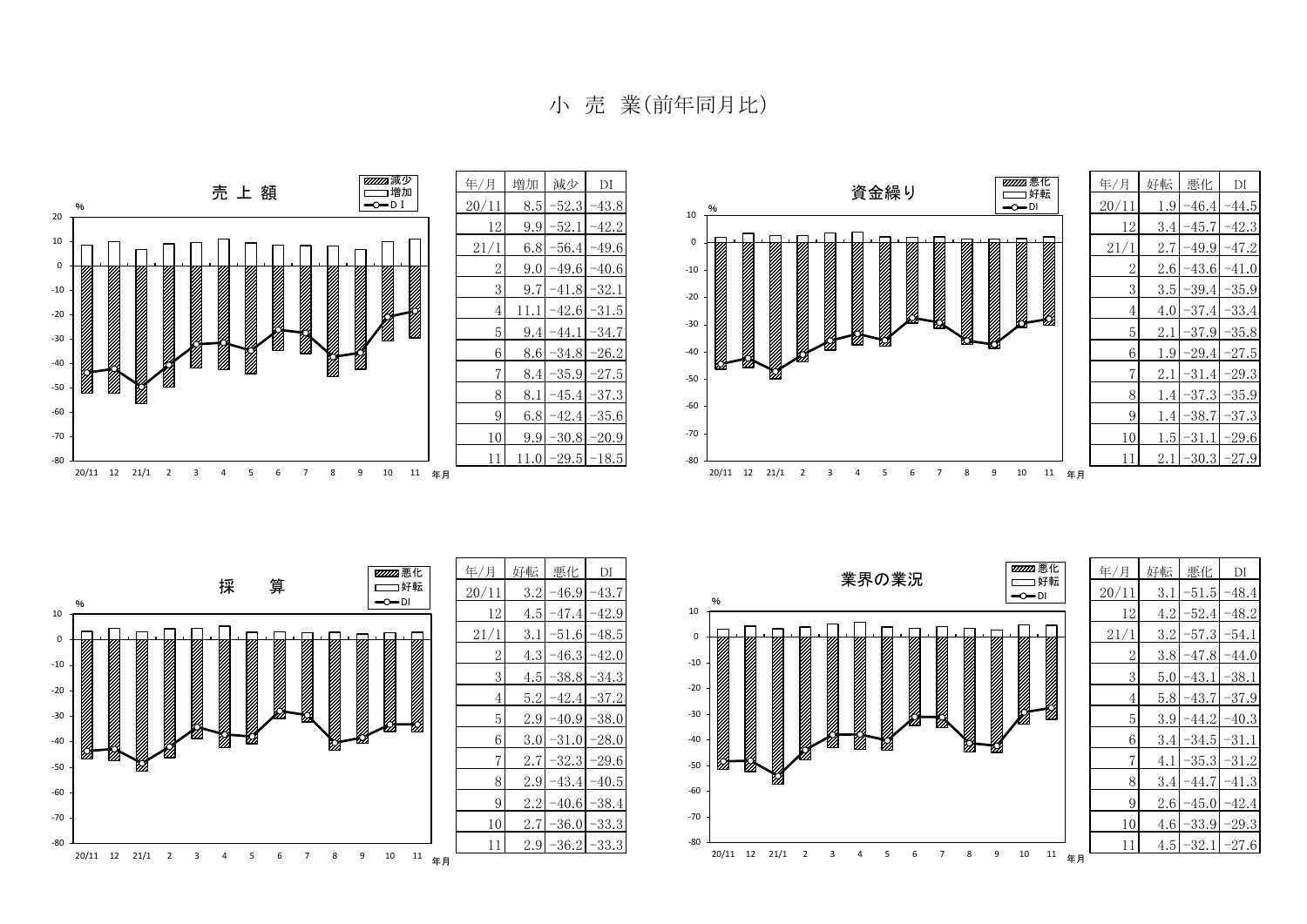小 売 業 【衣料品】 (前年同月比)

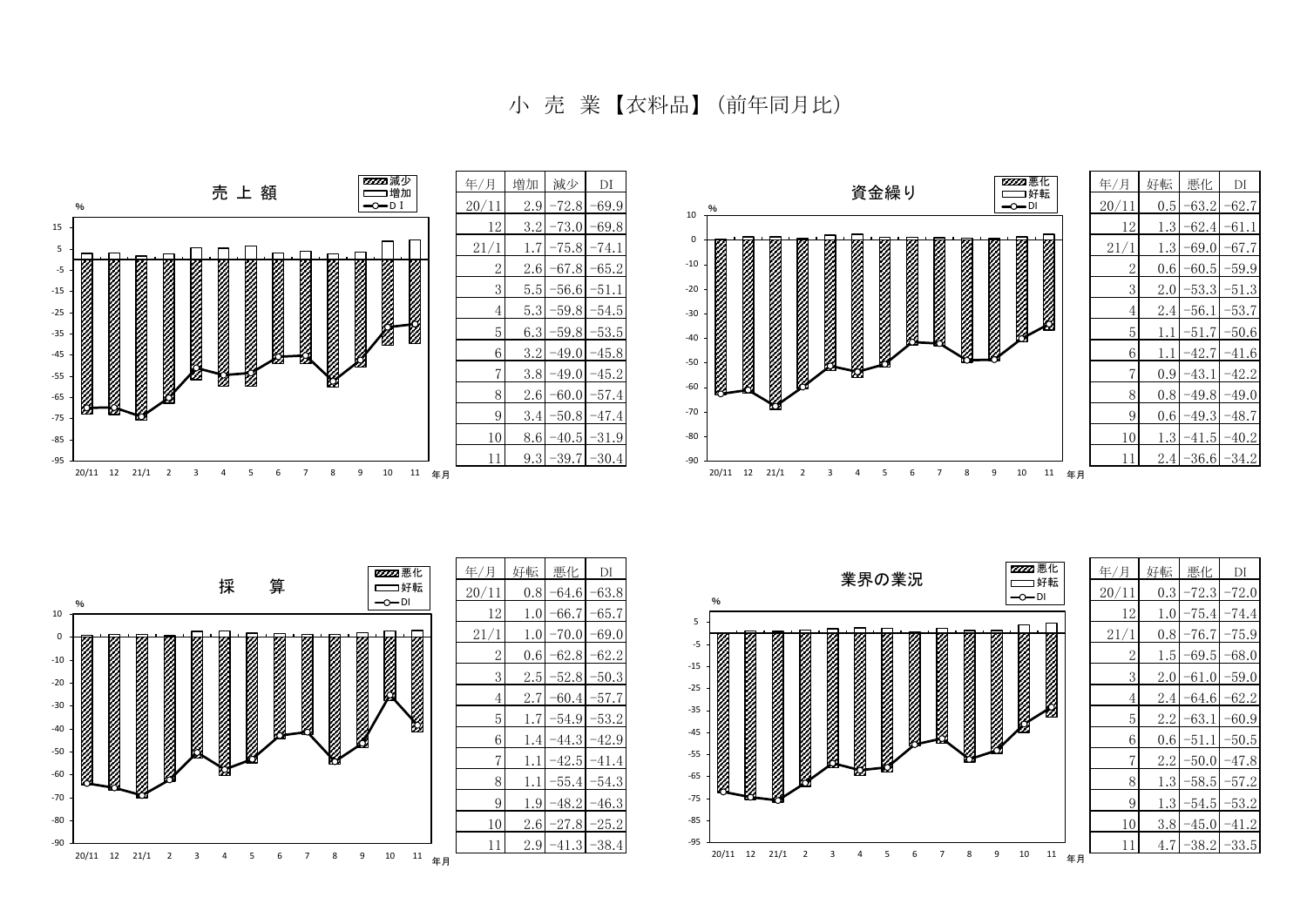小 売 業 【食料品】 (前年同月比)

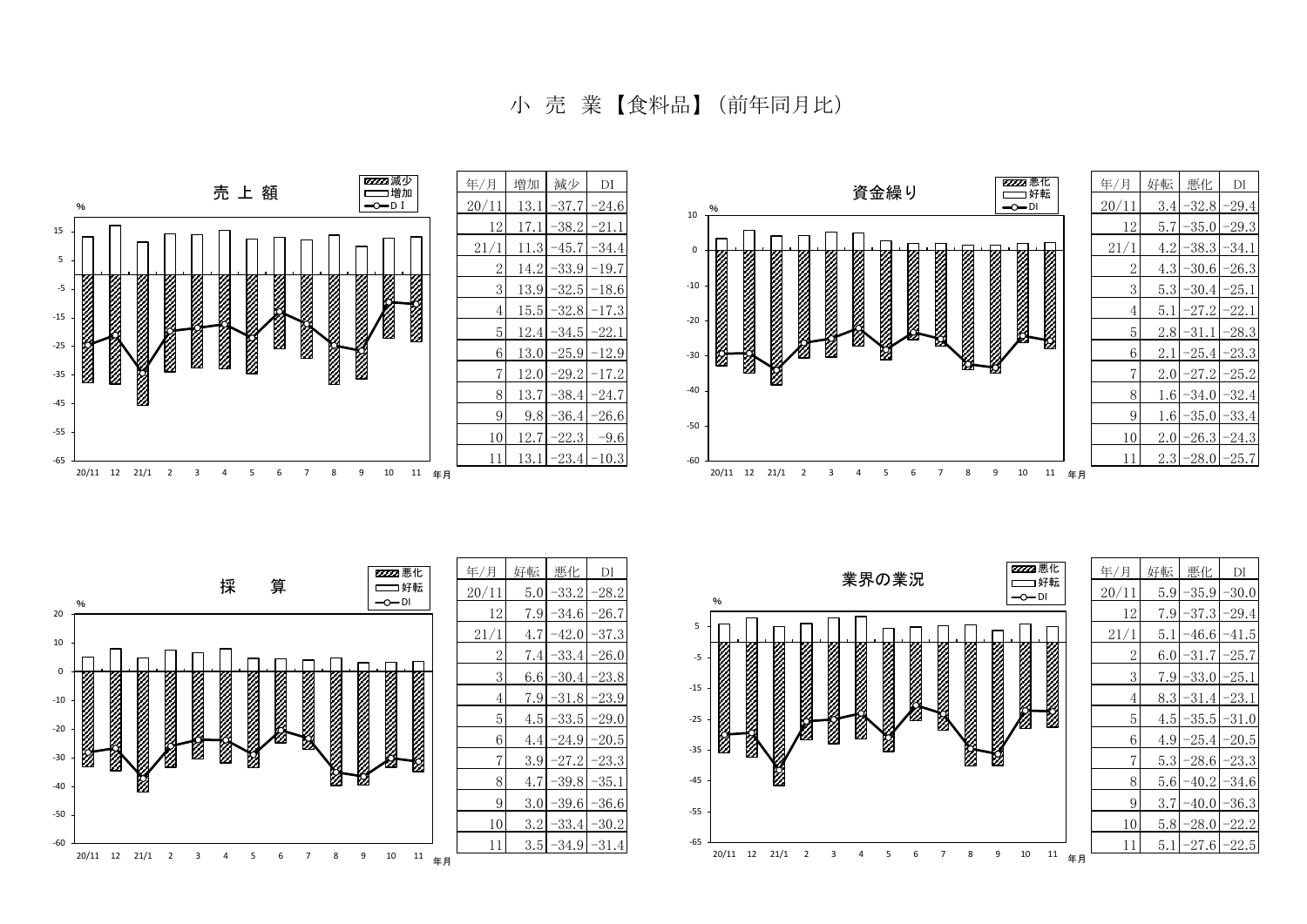小 売 業 【耐久消費財】 (前年同月比)

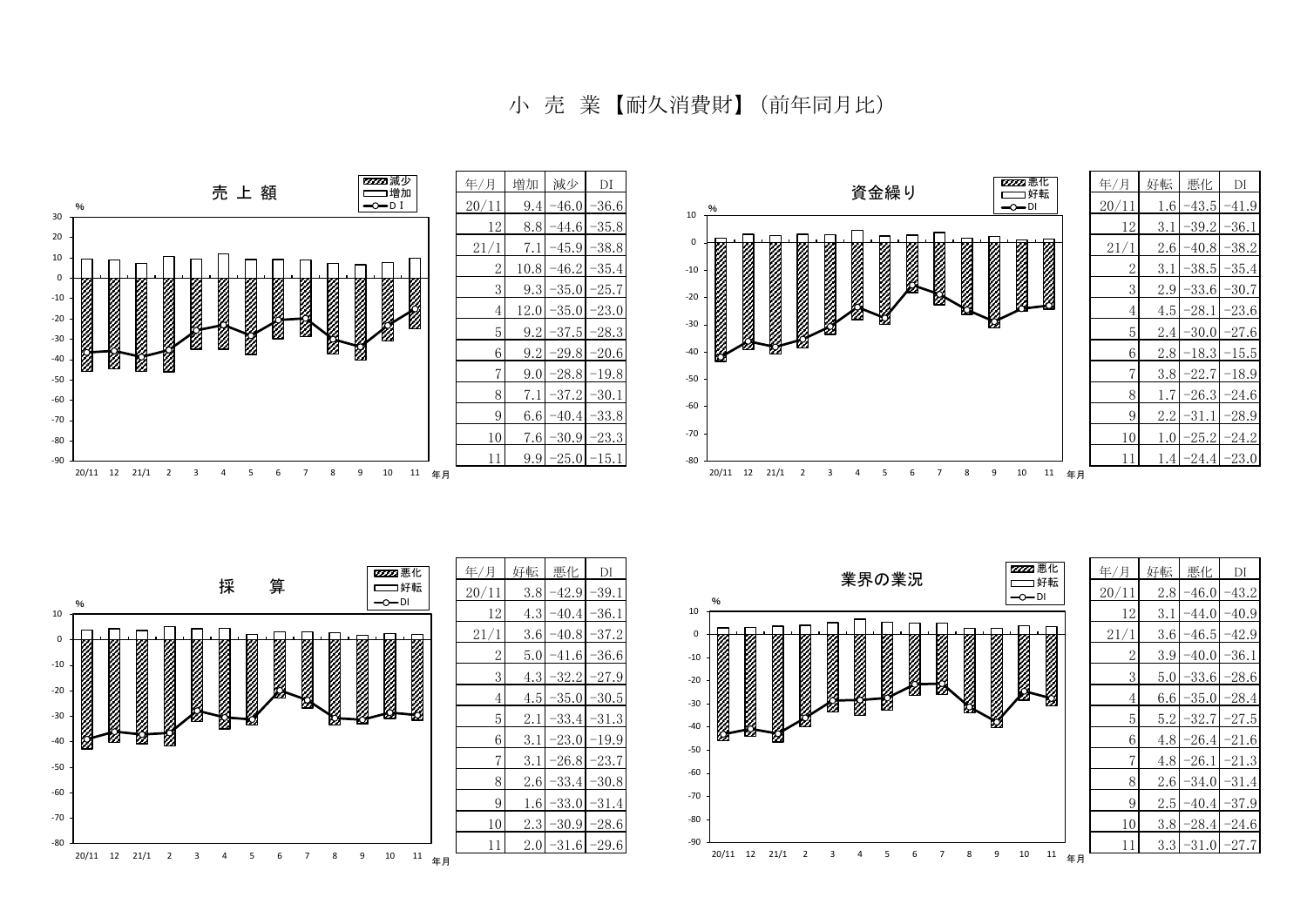サービス業(前年同月比)





| 好転       | 悪化      | DI      |
|----------|---------|---------|
| 3.3      | $-51.9$ | $-48.6$ |
| 1.7      | $-59.0$ | -57.3   |
| $_{0.2}$ | 67.5    | 67.3    |
| 0.6      | $-62.7$ | $-62.1$ |
| 2.4      | -51.4   | 49.0    |
| 3.7      | 48.9    | 45.2    |
| 2.8      | $-48.8$ | $-46.0$ |
| 3.5      | $-40.0$ | -36.5   |
| 2.8      | -38.7   | -35.9   |
| 1.8      | $-49.2$ | 47.4    |
| 1.7      | $-46.2$ | $-44.5$ |
| 4.2      | -35.8   | $-31.6$ |
| 4.6      | -34.7   | -30.1   |
|          |         |         |

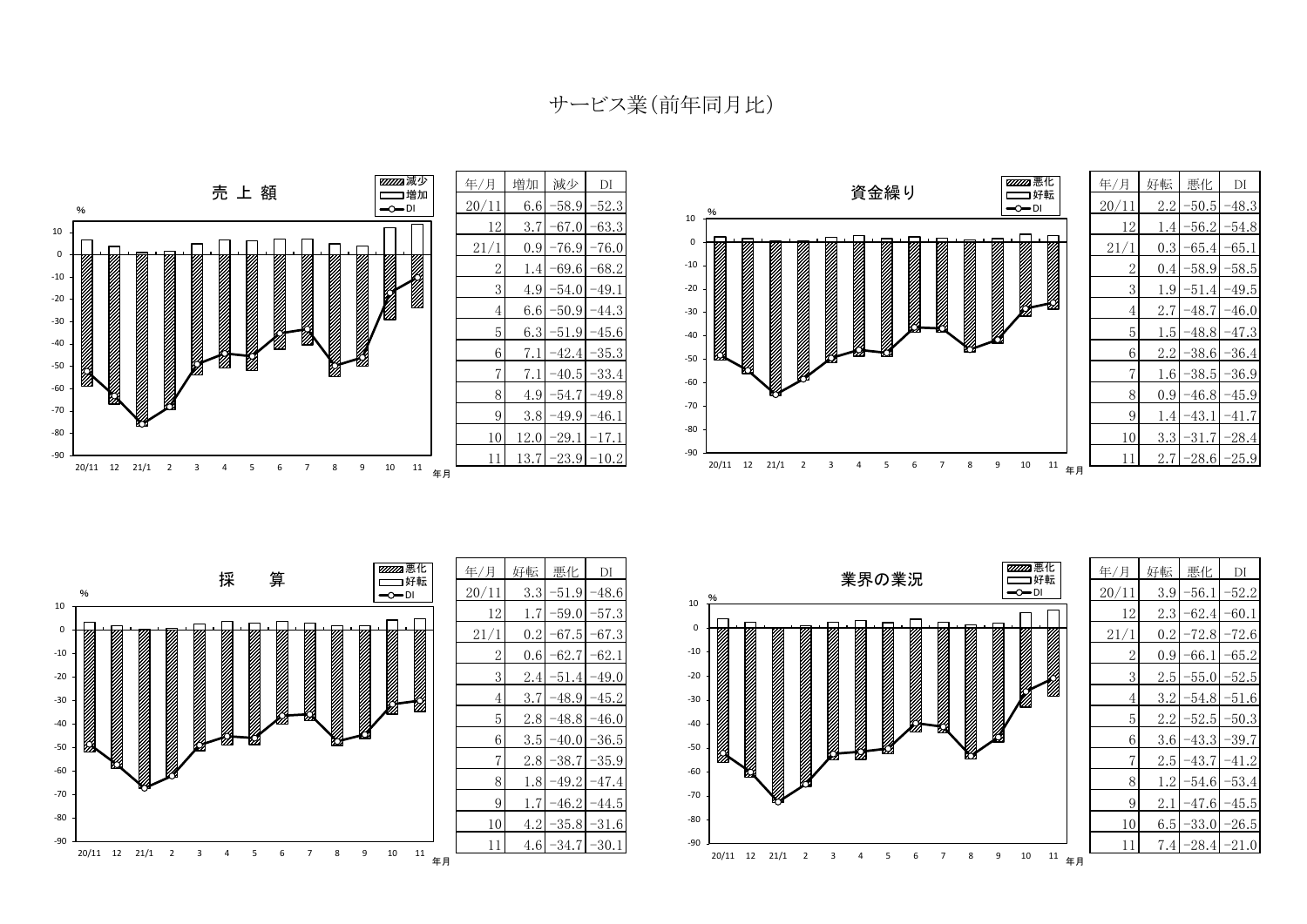サービス業 【旅館】 (前年同月比)



年月

年月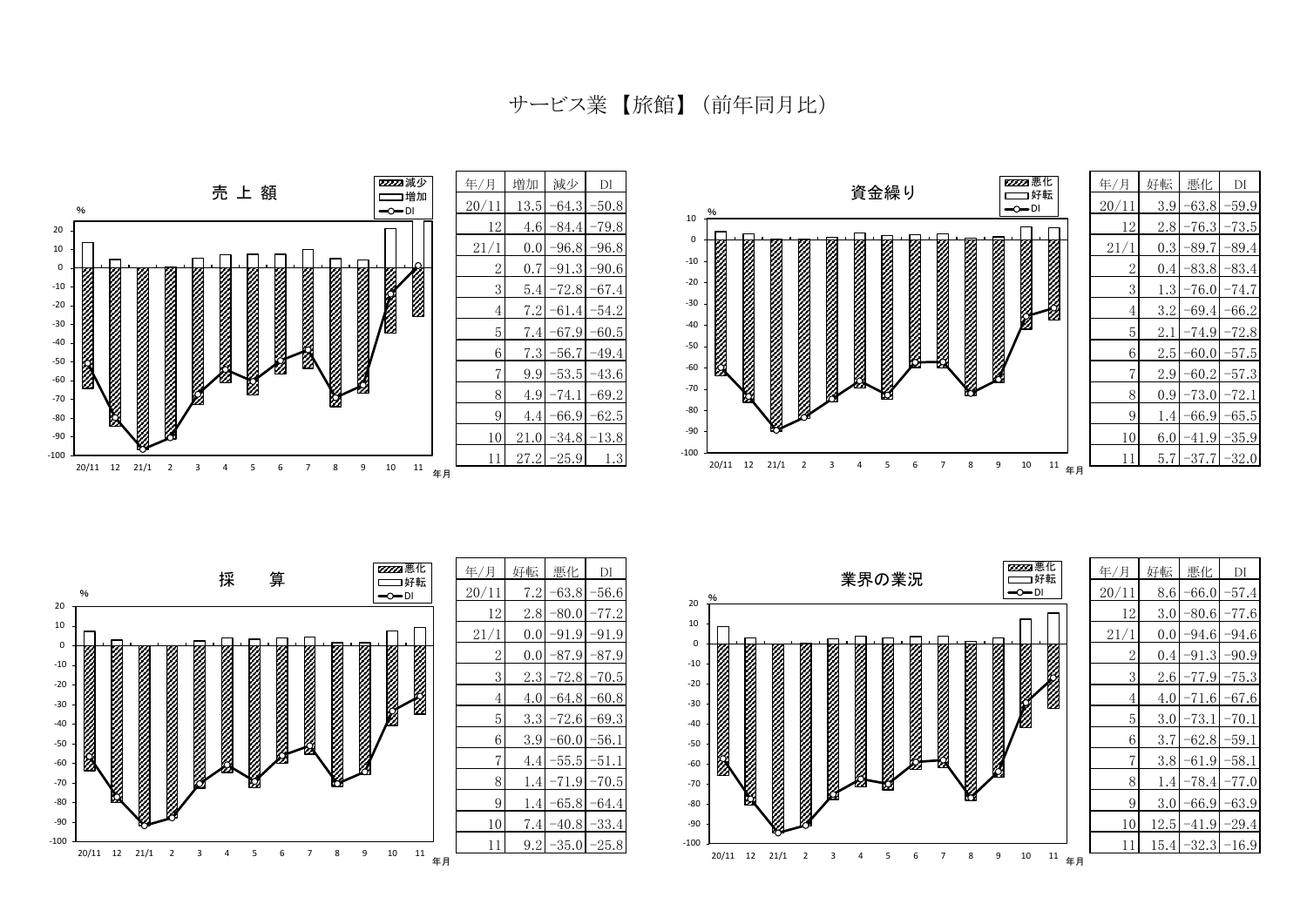サービス業 【クリーニング】 (前年同月比)